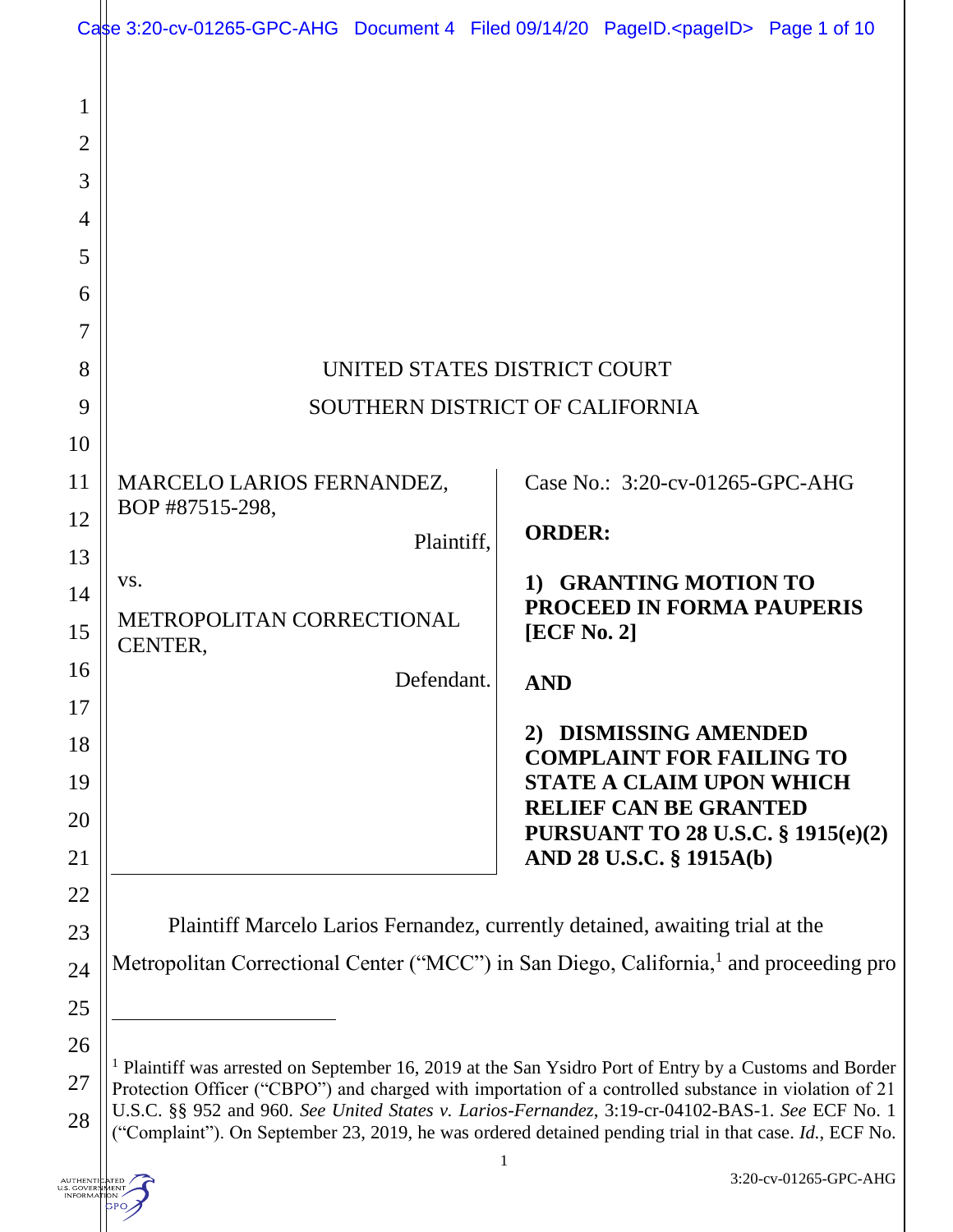1 se, initiated this civil action on July 6, 2020 pursuant to *Bivens v. Six Unknown Named Agents of the Federal Bureau of Narcotics*, 403 U.S. 388 (1971). *See* Compl., ECF No. 1 at 1. Plaintiff did not pay the \$400 civil filing fee required by 28 U.S.C. § 1914(a) at the time of filing, but instead seeks leave to proceed in forma pauperis ("IFP") pursuant to 28 U.S.C. § 1915(a). *See* ECF No. 2. Plaintiff has since filed an Amended Complaint as a matter of course pursuant to Fed. R. Civ. P. 15(a), this time invoking jurisdiction pursuant to 42 U.S.C. § 1983. *See* Amend. Compl., ECF No. 3 at 1.

Plaintiff seeks \$840,000 in general and punitive damages against the MCC based on claims that unidentified correctional officers or "C/Os" there "abused their power" and inflicted "cruel and unusual punishment" upon him while he was "going to court" on October 14 or 15, 2019. *See* Compl., ECF No. 1 at 2‒3, 5; Amend. Compl., ECF No. 3 at  $1-3, 7.$ 

#### **I. Motion to Proceed IFP**

All parties instituting any civil action, suit or proceeding in a district court of the United States, except an application for writ of habeas corpus, must pay a filing fee. *See* 28 U.S.C. § 1914(a). An action may proceed despite a plaintiff's failure to prepay the entire fee only if he is granted leave to proceed IFP pursuant to 28 U.S.C. § 1915(a). *See Rodriguez v. Cook*, 169 F.3d 1176, 1177 (9th Cir. 1999). However, if the plaintiff is a prisoner and he is granted leave to proceed IFP, he remains obligated to pay the full entire fee in "increments," *Williams v. Paramo*, 775 F.3d 1182, 1185 (9th Cir. 2015), regardless of whether his action is ultimately dismissed. *See* 28 U.S.C. § 1915(b)(1) & (2); *Taylor v. Delatoore*, 281 F.3d 844, 847 (9th Cir. 2002).

 $\ddot{\phantom{a}}$ 

<sup>10.</sup> The case was dismissed on the government's oral motion on January 10, 2020. *Id.*, ECF No. 26. On January 9, 2020, however, Plaintiff was indicted by a federal grand jury on one count of importation of heroin in violation of 21 U.S.C. §§ 952 and 960 in the related case entitled *United States v. Marcelo Larios-Fernandez*, 3:20-cr-0162-BAS-1. *See id.,* ECF Nos. 1, 2; *Bias v. Moynihan,* 508 F.3d 1212, 1225 (9th Cir. 2007) (A court "'may take notice of proceedings in other courts, both within and without the federal judicial system, if those proceedings have a direct relation to matters at issue.'") (quoting *Bennett v. Medtronic, Inc.*, 285 F.3d 801, 803 n.2 (9th Cir. 2002)).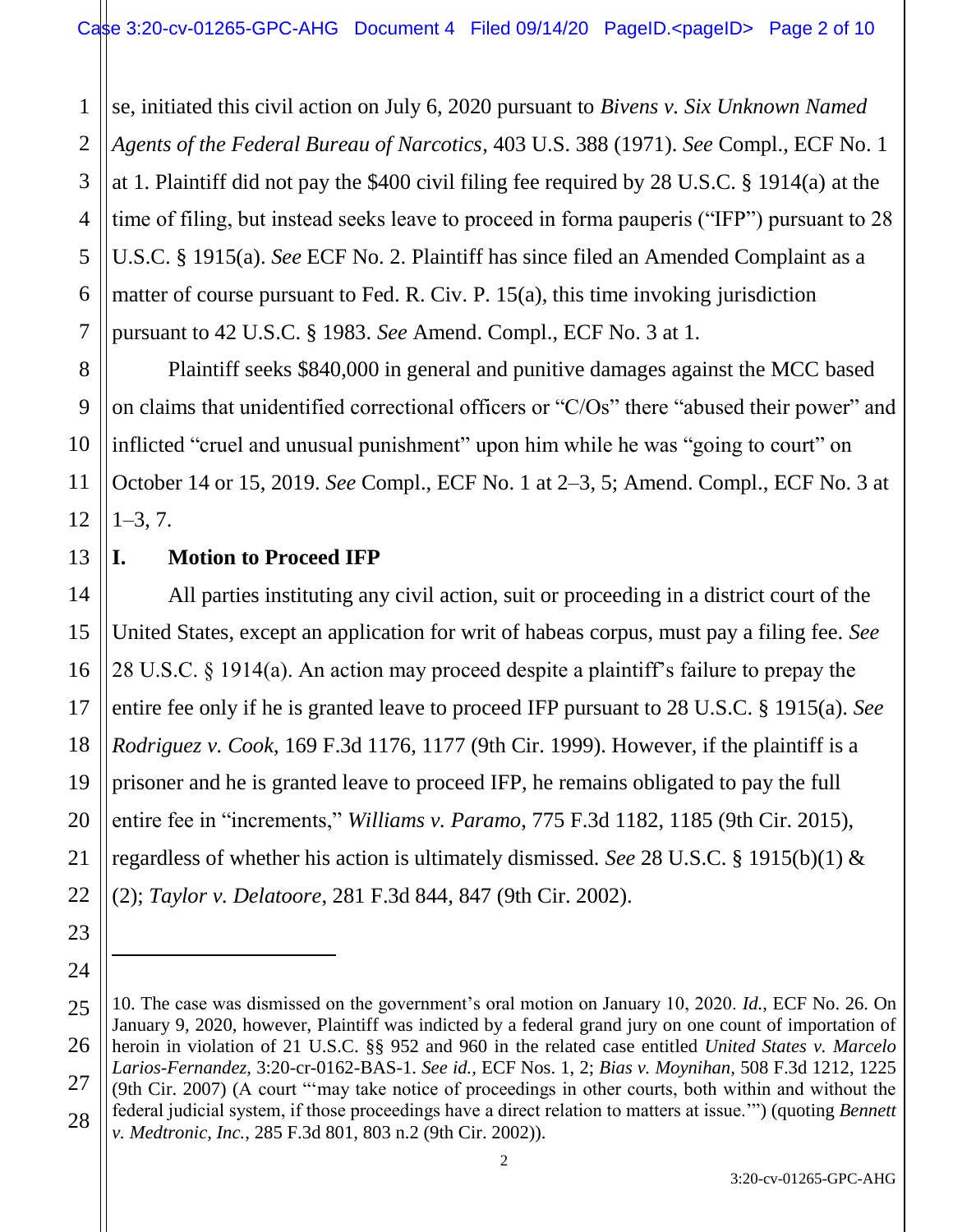1 2 3 Under 28 U.S.C. § 1915, as amended by the Prison Litigation Reform Act ("PLRA"), prisoners seeking leave to proceed IFP must submit a "certified copy of the trust fund account statement (or institutional equivalent) for the . . . six-month period immediately preceding the filing of the complaint." 28 U.S.C. § 1915(a)(2); *Andrews v. King*, 398 F.3d 1113, 1119 (9th Cir. 2005). From the certified trust account statement (or institutional equivalent), the Court assesses an initial payment of 20% of (a) the average monthly deposits in the account for the past six months, or (b) the average monthly balance in the account for the past six months, whichever is greater, unless the prisoner has no assets. *See* 28 U.S.C. § 1915(b)(1); 28 U.S.C. § 1915(b)(4). The institution having custody of the prisoner then collects subsequent payments, assessed at 20% of the preceding month's income, in any month in which the prisoner's account exceeds \$10, and forwards those payments to the Court until the entire filing fee is paid. *See* 28 U.S.C. § 1915(b)(2).

In support of his IFP Motion, Plaintiff has submitted a certified prison certificate issued by a Unit Team Case Manager at MCC which attests as to his trust account activity pursuant to 28 U.S.C. § 1915(a)(2) and S.D. Cal. CivLR 3.2. *See* ECF No. 2 at 3; *Andrews*, 398 F.3d at 1119. This certificate indicates Plaintiff maintained an available balance of \$67.80 to his credit at the time of filing, had a total of \$700 in deposits, and carried an average monthly balance of \$69.52 in his account for the 6-month period prior to filing. *See* ECF No. 2 at 3.

Therefore, the Court **GRANTS** Plaintiff's Motion to Proceed IFP (ECF No. 2), and assesses an initial partial filing fee of \$23.33 pursuant to 28 U.S.C. § 1915(b)(1). However, the Court will direct the Warden of MCC, or his designee, to collect this initial fee only if sufficient funds remain available in Plaintiff's account at the time this Order is executed. *See* 28 U.S.C. § 1915(b)(4) (providing that "[i]n no event shall a prisoner be prohibited from bringing a civil action or appealing a civil action or criminal judgment for the reason that the prisoner has no assets and no means by which to pay the initial partial filing fee."); *Bruce*, 136 S. Ct. at 630; *Taylor*, 281 F.3d at 850 (finding that 28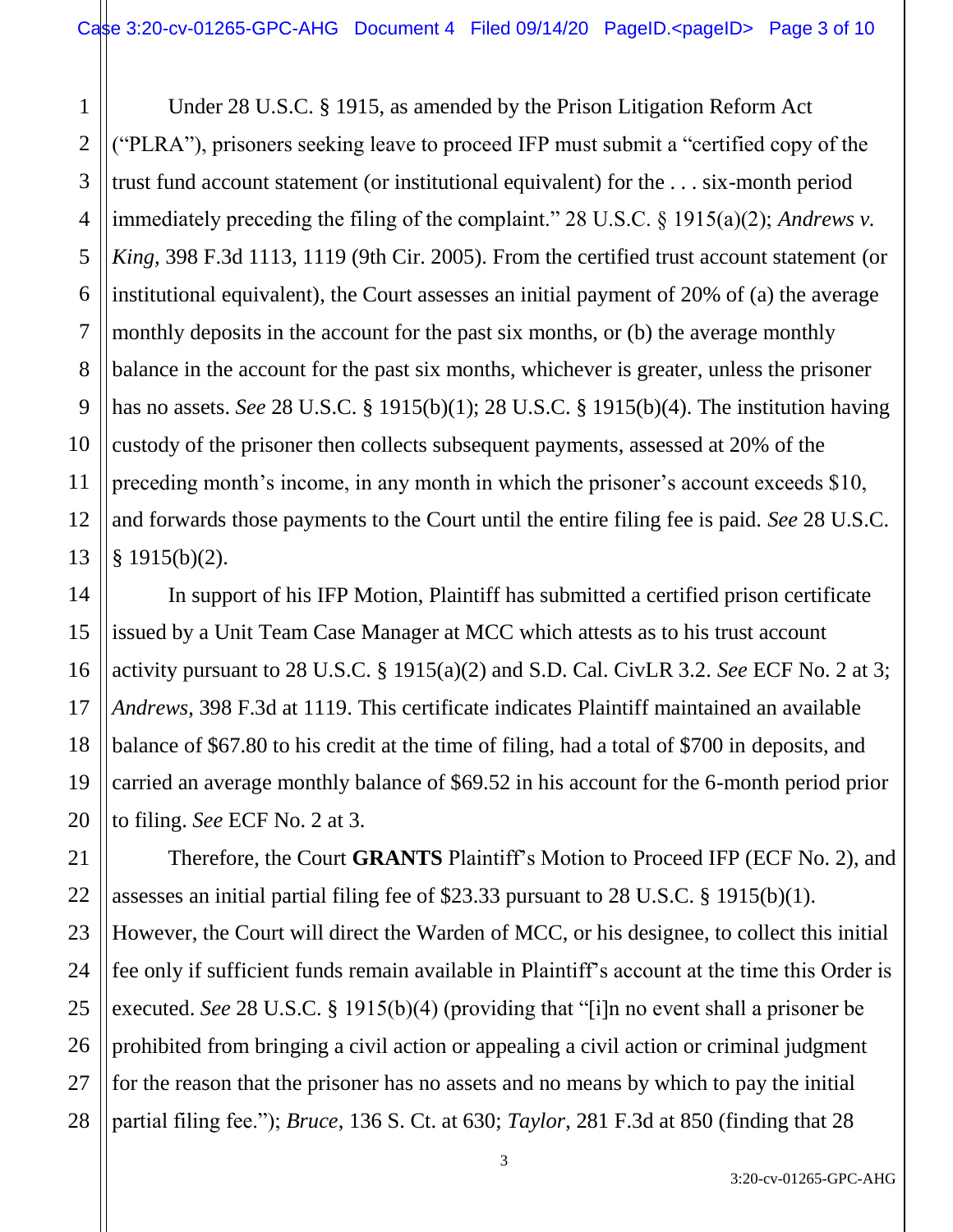1 2 3 4 5 6 U.S.C. § 1915(b)(4) acts as a "safety-valve" preventing dismissal of a prisoner's IFP case based solely on a "failure to pay ... due to the lack of funds available to him when payment is ordered."). The remaining balance of the \$350 total fee owed in this case must be collected by the MCC or any subsequent agency having custody of Plaintiff and forwarded to the Clerk of the Court pursuant to the installment payment provisions set forth in 28 U.S.C. § 1915(b)(1).

#### 7

8

11

#### **II. Screening Pursuant to 28 U.S.C. § 1915(e) and § 1915A(b)**

#### A. Standard of Review

9 10 12 13 14 15 16 17 18 19 Notwithstanding IFP status or the payment of any partial filing fees, the PLRA also obligates the Court to review complaints filed by all persons proceeding IFP and by those, like Plaintiff, who are "incarcerated or detained in any facility [and] accused of, sentenced for, or adjudicated delinquent for, violations of criminal law or the terms or conditions of parole, probation, pretrial release, or diversionary program," "as soon as practicable after docketing." *See* 28 U.S.C. § 1915(e)(2), (h), § 1915A(a)-(c). Under these provisions of the PLRA, the Court must sua sponte dismiss complaints, or any portions thereof, which are frivolous, malicious, fail to state a claim, or which seek damages from defendants who are immune. *See* 28 U.S.C. §§ 1915(e)(2)(B) and 1915A(b); *Lopez v. Smith*, 203 F.3d 1122, 1126-27 (9th Cir. 2000) (en banc) (§ 1915(e)(2)); *Rhodes v. Robinson*, 621 F.3d 1002, 1004 (9th Cir. 2010) (discussing 28 U.S.C. § 1915A(b)).

20 21 22 23 24 25 26 27 28 All complaints must contain "a short and plain statement of the claim showing that the pleader is entitled to relief." Fed. R. Civ. P. 8(a)(2). Detailed factual allegations are not required, but "[t]hreadbare recitals of the elements of a cause of action, supported by mere conclusory statements, do not suffice." *Ashcroft v. Iqbal*, 556 U.S. 662, 678 (2009) (citing *Bell Atlantic Corp. v. Twombly*, 550 U.S. 544, 555 (2007)). "Determining whether a complaint states a plausible claim for relief [is] . . . a context-specific task that requires the reviewing court to draw on its judicial experience and common sense." *Id.* The "mere possibility of misconduct" falls short of meeting this plausibility standard. *Id.*; *see also Moss v. U.S. Secret Service*, 572 F.3d 962, 969 (9th Cir. 2009).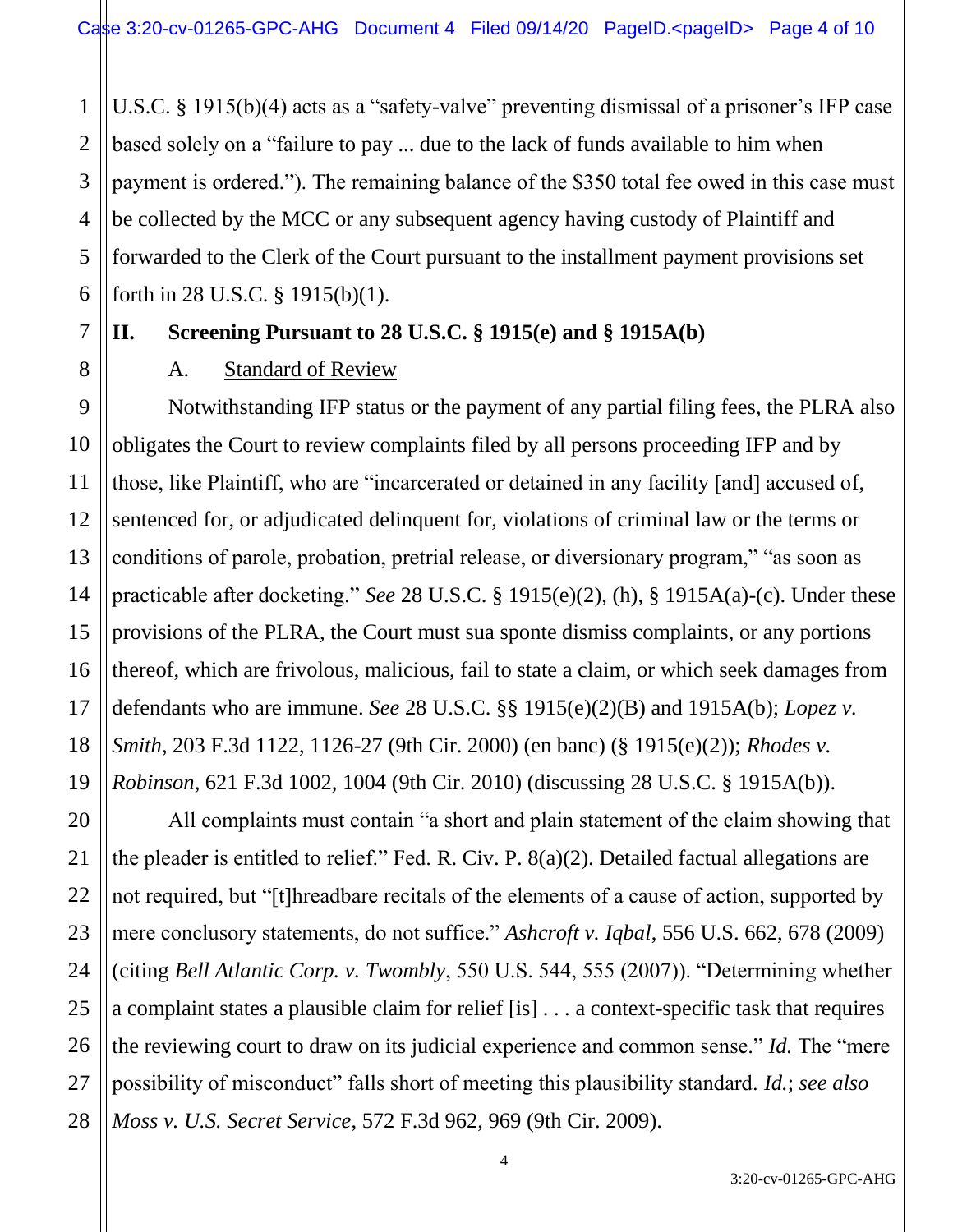1 2 3 4 5 6 7 8 9 10 "When there are well-pleaded factual allegations, a court should assume their veracity, and then determine whether they plausibly give rise to an entitlement to relief." *Iqbal*, 556 U.S. at 679; *see also Resnick v. Hayes*, 213 F.3d 443, 447 (9th Cir. 2000) ("[W]hen determining whether a complaint states a claim, a court must accept as true all allegations of material fact and must construe those facts in the light most favorable to the plaintiff."); *Barren v. Harrington*, 152 F.3d 1193, 1194 (9th Cir. 1998) (noting that § 1915(e)(2) "parallels the language of Federal Rule of Civil Procedure 12(b)(6)"). On the other hand, "[a] pleading that offers 'labels and conclusions' or 'a formulaic recitation of the elements of a cause of action will not do.'" *Iqbal*, 556 U.S. at 678 (quoting *Twombly*, 550 U.S. at 555).

In addition, the court "ha[s] an obligation where the petitioner is pro se, particularly in civil rights cases, to construe the pleadings liberally and to afford the petitioner the benefit of any doubt." *Hebbe v. Pliler*, 627 F.3d 338, 342 & n.7 (9th Cir. 2010) (citing *Bretz v. Kelman*, 773 F.2d 1026, 1027 n.1 (9th Cir. 1985)). However, it may not "supply essential elements of claims that were not initially pled." *Ivey v. Board of Regents of the University of Alaska*, 673 F.2d 266, 268 (9th Cir. 1982).

B. Plaintiff's Allegations

11

12

13

14

15

16

17

18

19

20

21

22

23

24

25

26

 $\ddot{\phantom{a}}$ 

27

Plaintiff names only the MCC as a Defendant in both his original and his Amended Complaints. *See* Compl., ECF No. 1 at 1–2; Amend. Compl., ECF No. 3 at 1–2. In his original Complaint, Plaintiff invokes federal question jurisdiction pursuant to *Bivens*, *see* Compl. ECF No. 1 at 1, but that pleading was superseded by his Amended Complaint,<sup>2</sup> which cites 42 U.S.C. § 1983 as its statutory basis. *See* Amend. Compl., ECF No. 3 at 1.

In both iterations, Plaintiff alleges that unidentified officers at MCC committed "abuse[s] of power" and violated his right to be "free[] from cruel and unusual punishment" on October 14, 2019, when they "scream[ed] at [him] because [he] had

<sup>28</sup> <sup>2</sup> "[A]n amended pleading supersedes the original." *Hal Roach Studios, Inc. v. Richard Feiner & Co.*, Inc., 896 F.2d 1542, 1546 (9th Cir. 1989).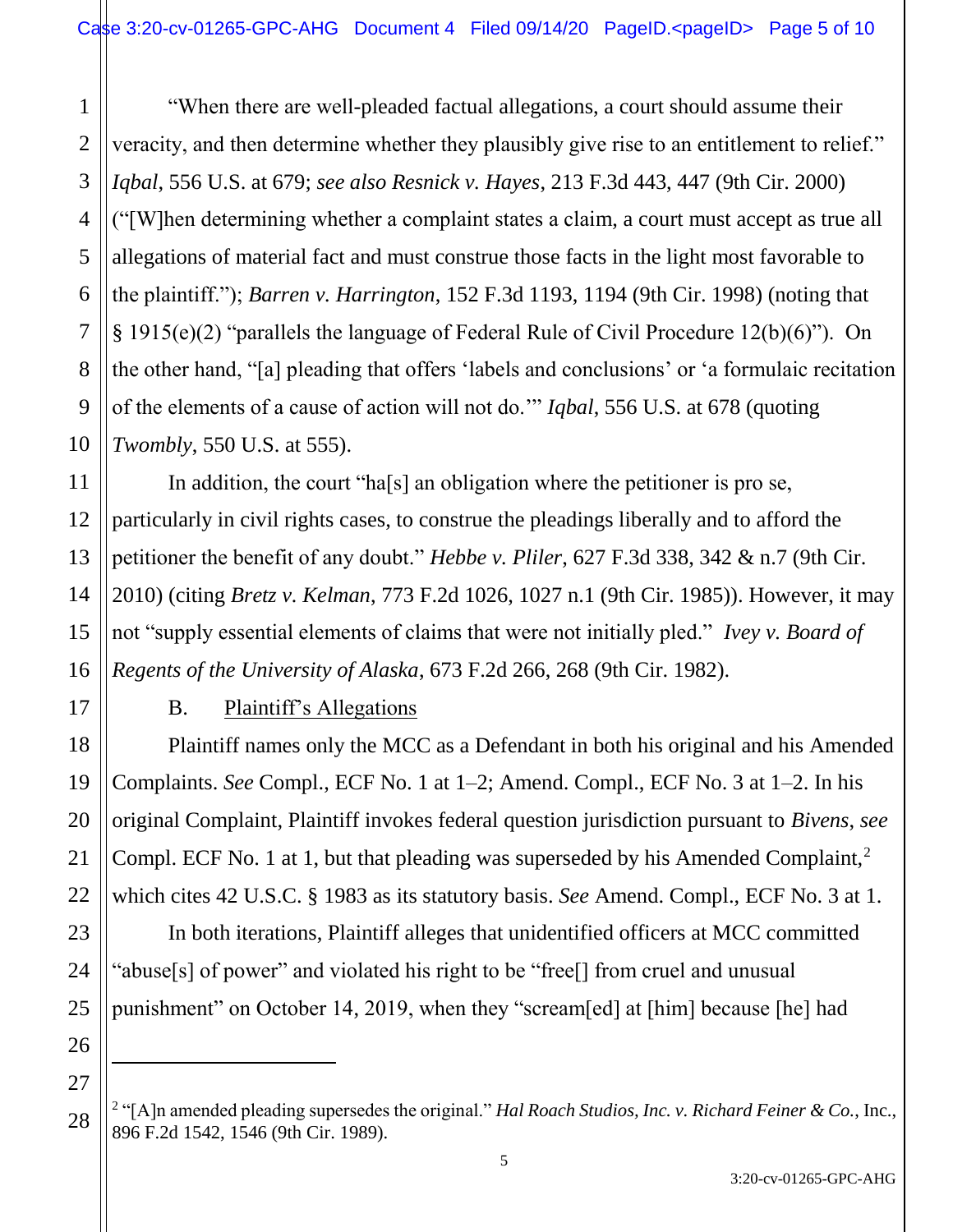1 2 trouble taking off [his] uniform" while he was "going to court." *See* Compl. at 5; Amend. Compl. at 3. Plaintiff alleges one officer cuffed him and "put [him] in a small room." *Id.*

Plaintiff claims that when he "told the officer that his handcuffs were to [o] tight," and requested they be loosened or removed, "4 or 5 officers c[a]me into the room" and "started to hit [him] all over." *Id.* Plaintiff claims the officers "hurt [him] pretty bad," cut open his left eye, dragged him across the floor, and "beat [him] upon the back, arms, legs, [and] head ... for no reason at all." *See* Amend. Compl. at 3. Plaintiff claims he was transported to Paradise Valley Hospital on October 15, 2019, where he remained for more than two weeks. *Id.* He claims to have sustained injuries to his back, arms, and brain as a result of the beating, and is "still in a lot of pain." *Id.*

 $\overline{a}$ 

3

4

5

6

#### C. 42 U.S.C. § 1983

First, "[t]o establish § 1983 liability, a plaintiff must show both (1) deprivation of a right secured by the Constitution and laws of the United States, and (2) that the deprivation was committed by a person acting under color of state law." *Tsao v. Desert Palace*, Inc., 698 F.3d 1128, 1138 (9th Cir. 2012); *see also Rawson v. Recovery Innovations, Inc., No.* 19-35520, <u></u> F.3d \_, 2020 WL 5405684, at \*3 (9th Cir. Sept. 9, 2020) ("Pursuant to § 1983, a defendant may be liable for violating a plaintiff's constitutional rights only if the defendant committed the alleged deprivation while acting under color of state law."). Plaintiff is a federal pretrial detainee seeking damages against the MCC for injuries he alleges to have sustained at the hands of unidentified MCC officers while held in their custody.<sup>3</sup> He fails to allege that the MCC or unidentified

<sup>&</sup>lt;sup>3</sup> Because Plaintiff is a pretrial detainee and asserts a violation of his right to be "free<sup>[]</sup> from cruel and unusual punishment," *see* Amend. Compl. at 3, the Court presumes his claims would arise under the Fifth Amendment's Due Process Clause, which is applicable to the federal government, *see Bingue v. Prunchak,*  512 F.3d 1169, 1174 (9th Cir. 2008), and not the Eighth Amendment, which only applies *after* conviction. *See Bell v. Wolfish*, 441 U.S. 520, 536–37 (1979) (noting that while due process permits the government to "detain [a person] to ensure his presence at trial and … subject him to the restrictions and conditions of the detention facility," … "those conditions and restrictions [may] not amount to punishment, or otherwise violate the Constitution."); *DeShaney v. Winnebago Cty. Dep't of Soc. Servs*., 489 U.S. 189, 199 n.6 (1989) ("The Eighth Amendment applies 'only after the State has complied with the constitutional guarantees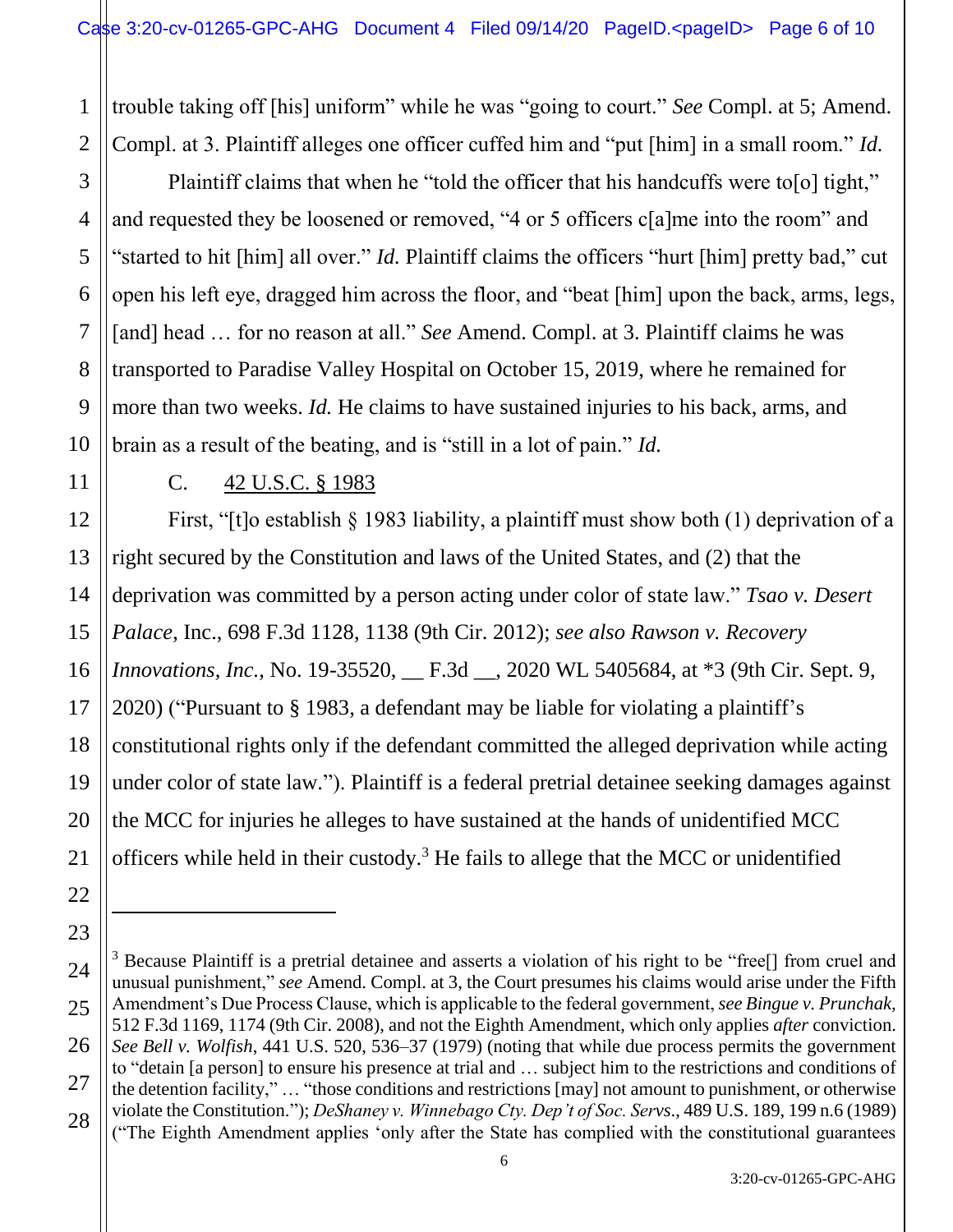officers who beat him acted under color of state law. Therefore, he fails to state a claim under § 1983. *Tsao*, 698 F.3d at 1138; *Rawson*, 2020 WL 5405684, at \*3.

D. *Bivens*

However, because Plaintiff is proceeding pro se and his original Complaint invoked federal jurisdiction pursuant to *Bivens,* the Court will liberally construe the allegations in his Amended Complaint to determine whether they state a plausible claim for relief under *Bivens* and its progeny. *See Iqbal*, 556 U.S. at 675 (assuming, but not deciding, that an equal *Bivens* claim was actionable in order to determine whether plaintiff's complaint stated a claim to relief).

"In *Bivens*, the Supreme Court 'recognized for the first time an implied right of action for damages against federal officers alleged to have violated a citizen's constitutional rights.'" *Vega v. United States*, 881 F.3d 1146, 1152 (9th Cir. 2018) (quoting *Hernandez v. Mesa*, \_\_U.S. \_\_, 137 S. Ct. 2003, 2006 (2017) (citation omitted)). "In the limited settings where *Bivens* does apply, the implied cause of action is the 'federal analog to suits brought against state officials under Rev. Stat. § 1979, 42 U.S.C. § 1983.'" *Iqbal*, 556 U.S. at 675-76 (quoting *Hartman v. Moore*, 547 U.S. 250, 254 n.2 (2006)). Thus, to state a *Bivens* claim for damages, the plaintiff must allege facts showing that: (1) a right secured by the Constitution or laws of the United States was violated,<sup>4</sup>

 $\overline{a}$ 

1

<sup>3</sup> 4 5 6 7 8 9 10 11 12 13 14 15 16 17 18 19 20 21 22 23 24 25 26 27 28

traditionally associated with criminal prosecutions....[T]he State does not acquire the power to punish with which the Eighth Amendment is concerned until after it has secured a formal adjudication of guilt in accordance with due process of law.'" (quoting *Ingraham v. Wright*, 430 U.S. 651, 671–672, n. 40 (1977)). <sup>4</sup> The Supreme Court has cautioned against expanding *Bivens*' implied right of action into new contexts beyond those already recognized. *Ziglar v. Abbasi*, 137 S. Ct. 1843, 1857 (2017). Although *Bivens* applies to alleged violations of the Fourth Amendment's protection against unreasonable searches and seizures by federal agents, *see Bivens*, 403 U.S. at 391, and to inadequate medical care claims alleged by a federal inmate's decedents under the Eighth Amendment, *see Carlson v. Green*, 446 U.S. 14 (1980), it remains unclear whether a *Bivens* cause action may be pursued by a federal pretrial detainee alleging excessive force. *See e.g., Williams v. Fed. Bureau of Prisons,* No. CV 19-00081 JMS-KJM, 2019 WL 2518444, at \*2 (D. Haw. June 18, 2019) (assuming on screening that *Bivens* applies to pretrial detainee's excessive force and unconstitutional conditions of confinement claims). The Court will assume such a claim may be actionable, and that Plaintiff is not seeking to extend a *Bivens* remedy "to any new context or new category of defendants," *Corr. Services Corp. v. Malesko*, 534 U.S. 61, 68 (2001)—but it does so for initial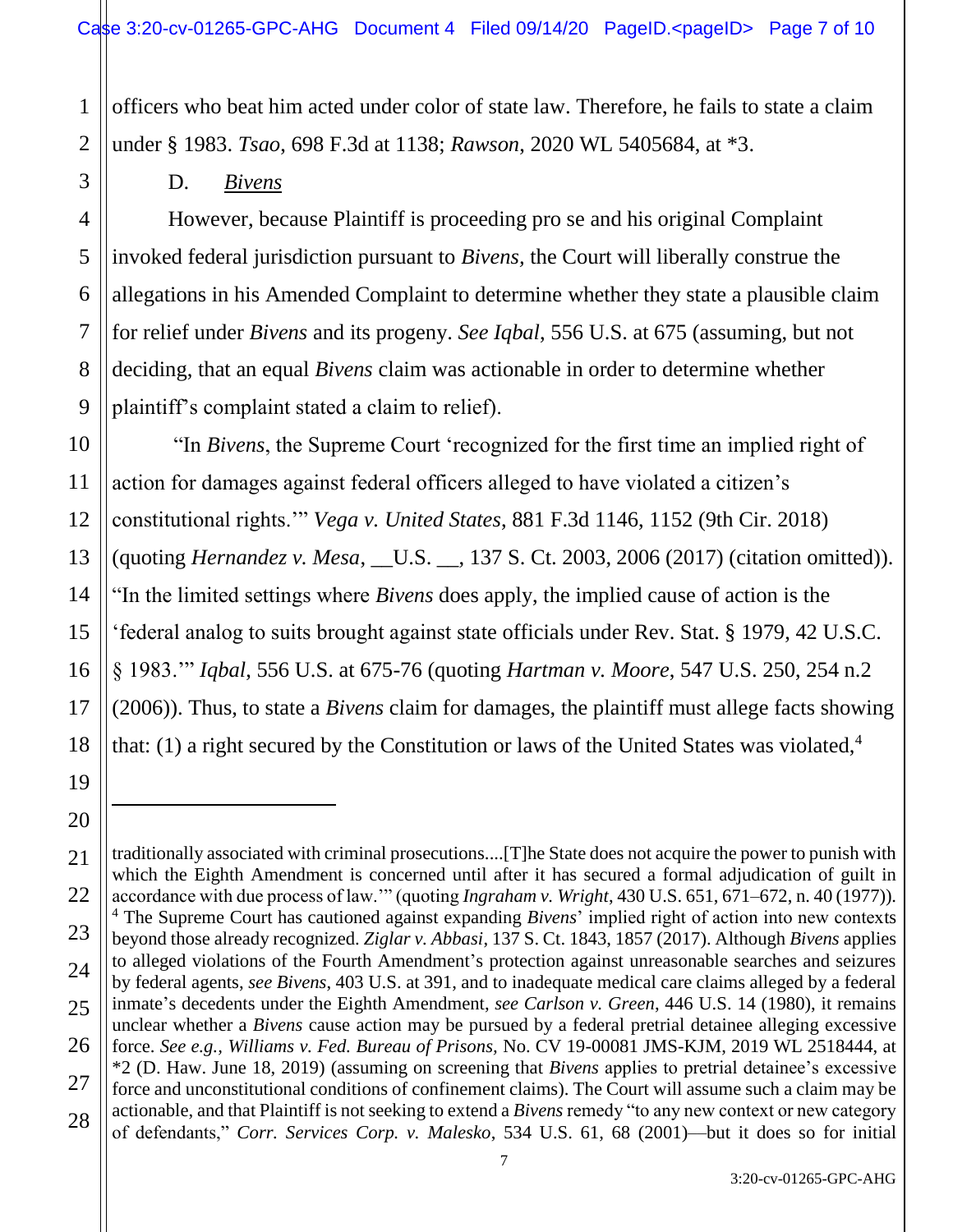1 2 and (2) the alleged deprivation was committed by a federal actor. *Van Strum v. Lawn*, 940 F.2d 406, 409 (9th Cir. 1991).

3 4 5 6 7 8 9 10 11 To the extent Plaintiff seeks to hold the MCC liable for damages incurred at the MCC but committed by unidentified individual officers, he fails to state a plausible claim for relief. *See Iqbal*, 556 U.S. at 679. A *Bivens* action may only be brought against a federal official in his or her individual capacity. *See Daly-Murphy v. Winston*, 837 F.2d 348, 355 (9th Cir. 1987). A *Bivens* claim cannot stand against the United States, or any of its departments, offices, or agencies. *See FDIC v. Meyer*, 510 U.S. 471 (1994). "[T[he purpose of *Bivens* is to deter the officer," not the agency. *Id.* at 485. Indeed, the Supreme Court has held that "[a]n extension of *Bivens* to agencies of the Federal Government is not supported by the logic of *Bivens* itself." *Id.* at 486.

Accordingly, because Plaintiff's Complaint alleges constitutional violations on the part of the MCC, the only named Defendant,<sup>5</sup> his Complaint also fails to state a claim upon which *Bivens* relief may be granted and must be dismissed pursuant to 28 U.S.C. § 1915(e)(2) and § 1915A(b)(1). *See Lopez*, 203 F.3d at 1127; *Rhodes*, 621 F.3d at 1004. / / /

17 / / /

 $\overline{a}$ 

12

13

14

15

16

18

19

20

21

screening purposes only. *See Self v. Warden, MCC*, 2019 WL 497731, at \*4 & n.4 (S.D. Cal. Feb. 8, 2019) (assuming on screening that *Bivens* applies to pretrial detainee medical care claims); *Iqbal*, 556 U.S. at 677‒78 (assuming claims actionable under *Bivens* for purposes of determining whether complaint contained sufficient factual matter, accepted as true, to "state a claim to relief that [wa]s plausible on its face.") (quoting *Twombly,* 550 U.S. at 570).

<sup>23</sup> 24 25 26 27 28 <sup>5</sup> "A plaintiff may refer to unknown defendants as Defendant John Doe 1, John Doe 2, John Doe 3, and so on, but he must allege specific facts showing how each particular doe defendant violated his rights." *Cuda v. Employees/Contractors/Agents at or OCCC*, 2019 WL 2062945, at \*3–4 (D. Haw. May 9, 2019). He must also identify each person by name if he intends to rely upon and eventually direct the U.S. Marshal to effect service of process on his behalf. *See* Fed. R. Civ. P. 4(c)(3); 28 U.S.C. § 1915(d); S.D. Cal. CivLR 4.1(c); *Walker v. Sumner,* 14 F.3d 1415, 1422 (9th Cir. 1994) (in order to properly effect service under Rule 4 in an IFP case, the plaintiff is required to "furnish the information necessary to identify the defendant."); *Finefeuiaki v. Maui Cmty. Corr. Ctr. Staff & Affiliates,* 2018 WL 3580764, at \*6 (D. Haw. July 25, 2018) (noting that "[a]s a practical matter, the United States Marshal cannot serve a summons and complaint on an anonymous defendant.").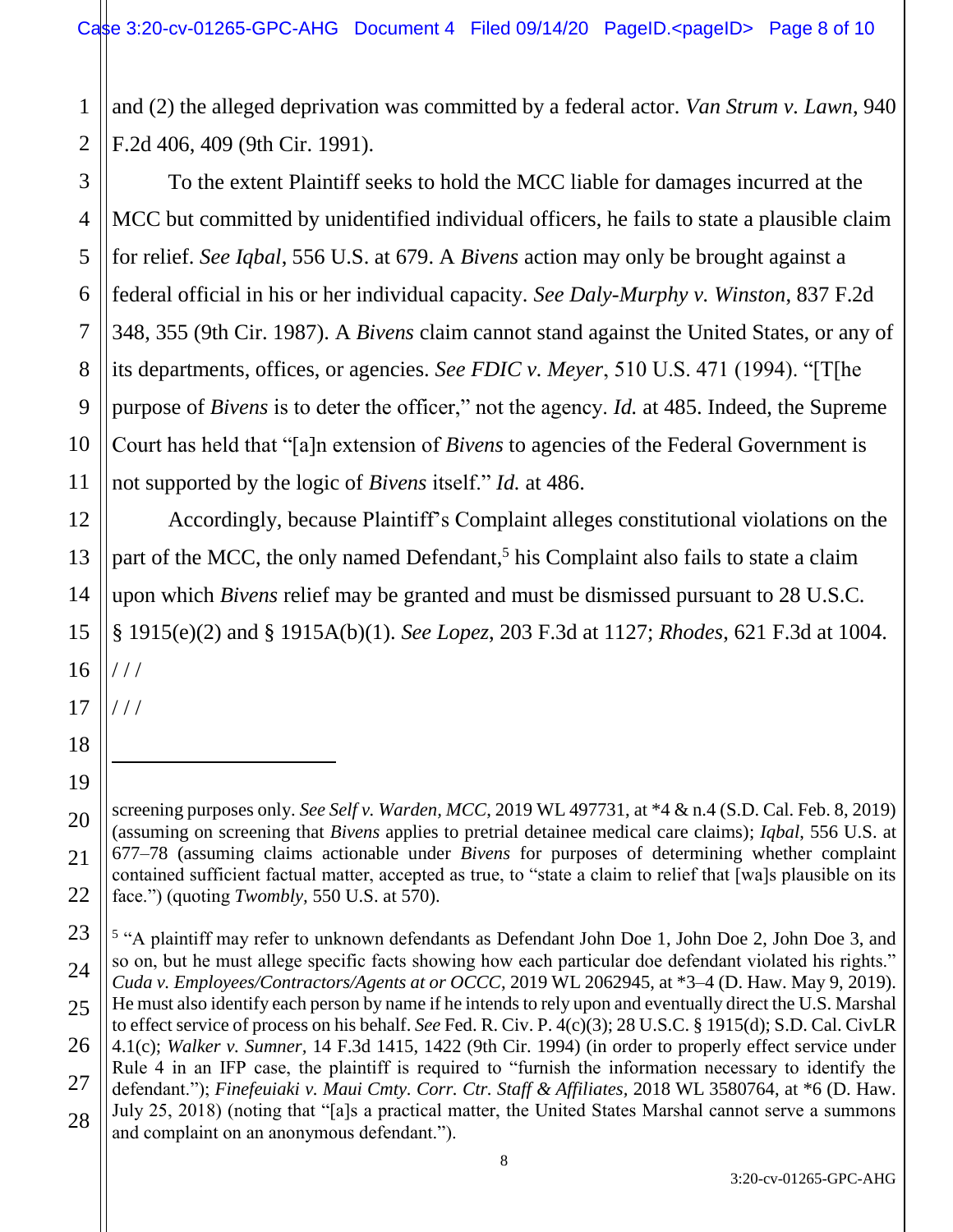# 1 2 3 4

5

6

7

8

9

10

11

12

13

14

15

16

17

18

19

20

21

22

23

## E. Leave to Amend

In light of Plaintiff's pro se status, the Court grants him leave to amend his pleading in order to address the deficiencies of pleading identified and to name the individual correctional officers he seeks to hold liable. *See Rosati v. Igbinoso*, 791 F.3d 1037, 1039 (9th Cir. 2015) ("A district court should not dismiss a pro se complaint without leave to amend [pursuant to 28 U.S.C.  $\S 1915(e)(2)(B)(ii)$ ] unless 'it is absolutely clear that the deficiencies of the complaint could not be cured by amendment.'") (quoting *Akhtar v. Mesa*, 698 F.3d 1202, 1212 (9th Cir. 2012)).

### **III. Conclusion and Order**

For the reasons discussed, the Court:

1) **GRANTS** Plaintiff's Motion to Proceed In Forma Pauperis [ECF No. 2];

2) **ORDERS** the Warden of MCC, or his designee, to collect from Plaintiff's trust account the \$23.33 initial filing fee assessed, if those funds are available at the time this Order is executed, and to forward whatever balance remains of the full \$350 owed in monthly payments in an amount equal to twenty percent (20%) of the preceding month's income to the Clerk of the Court each time the amount in Plaintiff's account exceeds \$10 pursuant to 28 U.S.C. § 1915(b)(2). ALL PAYMENTS MUST BE CLEARLY IDENTIFIED BY THE NAME AND NUMBER ASSIGNED TO THIS ACTION.

3) **DIRECTS** the Clerk of the Court to serve a copy of this Order on Warden, Metropolitan Correction Center, 808 Union Street, San Diego, California 92101.

4) **DISMISSES** Plaintiff's Amended Complaint in its entirety for failing to state a claim upon which either § 1983 or *Bivens* relief may be granted pursuant to 28 U.S.C. § 1915(e)(2)(B) and § 1915A(b).

24 25 26 27 28 5) **GRANTS** Plaintiff 45 days leave from the date of this Order in which to file a Second Amended Complaint which cures the deficiencies of pleading noted. Plaintiff's Second Amended Complaint must be complete by itself without reference to either of his previous pleadings. Defendants not named and any claim not re-alleged in his Second Amended Complaint will be considered waived. *See* S.D. Cal. CivLR 15.1; *Hal Roach*